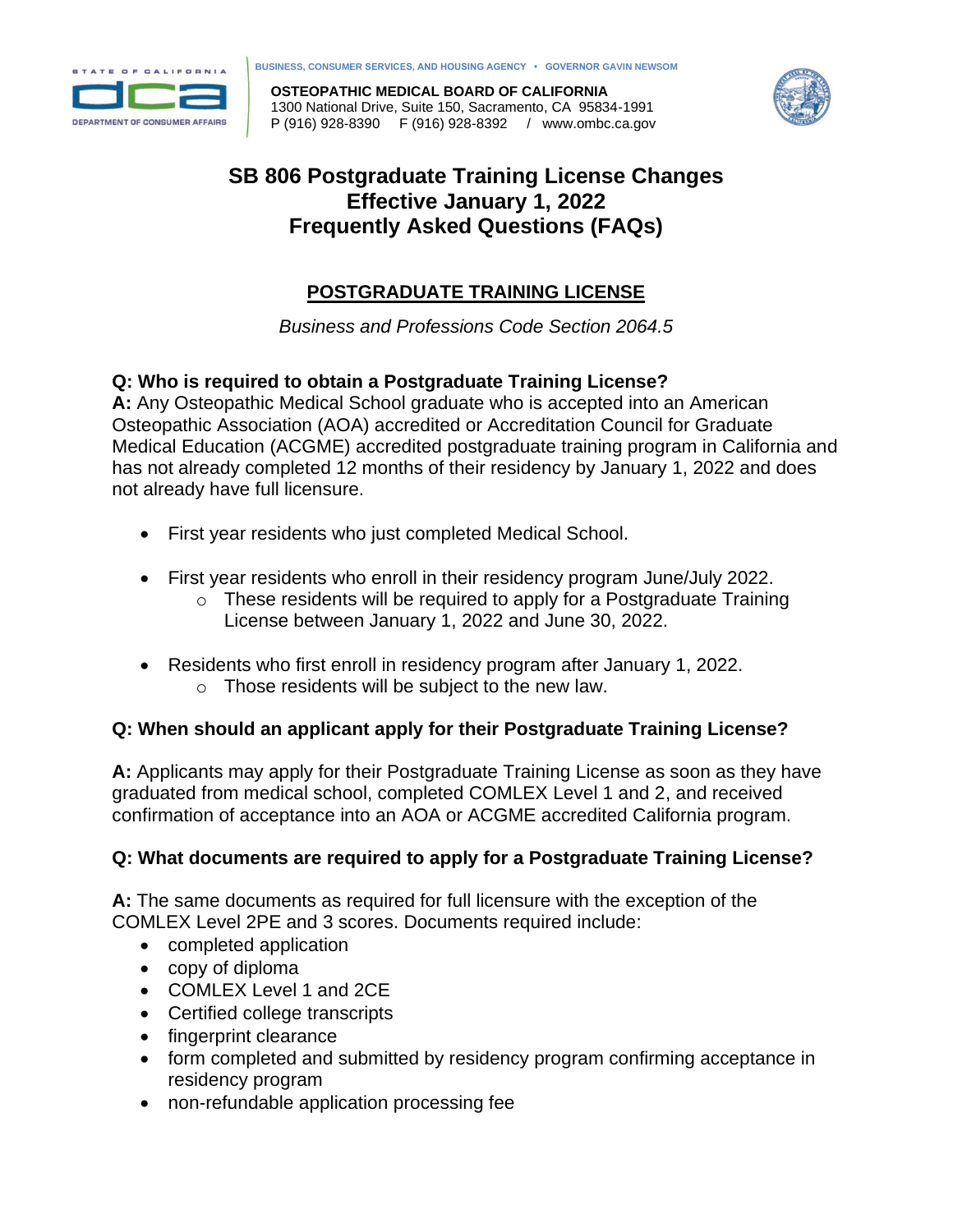## **Q: Will I have to re-submit the same documents when I apply for a full license?**

**A:** No. The Board will create a special application for applicants holding a Postgraduate Training License that will only require submission of your COMLEX Level 3 scores and documentation of completion of 12 months of residency. The Board is creating a streamlined process for applying for licensure once applicants have completed their 12 months residency.

## **Q: What if my residency program is for more than 36 months?**

**A:** Once you have completed the 12 months in the residency program you are eligible to apply for the full license. You have 90 days to apply and obtain a full license to continue in your residency program.

#### **Q: When will a trainee be required to have the Postgraduate Training License issued?**

**A:** The trainee must obtain a Postgraduate Training License within 180 days after enrollment in an AOA or ACGME accredited postgraduate training program.

## **Q: How much will the Postgraduate Training License cost?**

**A:** The fee for a PTL License is \$491.00, which is nonrefundable.

## **Q: How long is a Postgraduate Training License valid?**

**A:** The Postgraduate Training License is valid for a total of 15 months. This allows an applicant the opportunity to complete the required 12 months of postgraduate training with a 90 day grace period to obtain a full and unrestricted license.

## **Q: Is the Postgraduate Training License renewable?**

**A:** No. It is only valid for up to 15 months.

### **Q: Are there circumstances that can change how long a Postgraduate Training License is valid?**

**A:** Generally, the Postgraduate Training License is valid for a total of 15 months. It can be adjusted for program status changes, such as a leave of absence.

## **Q: What happens if residents transfer from one residency program to another?**

**A:** After January 1, 2022 residents will have to continue training at same facility. After 12 months of training they are required to obtain a full unrestricted license.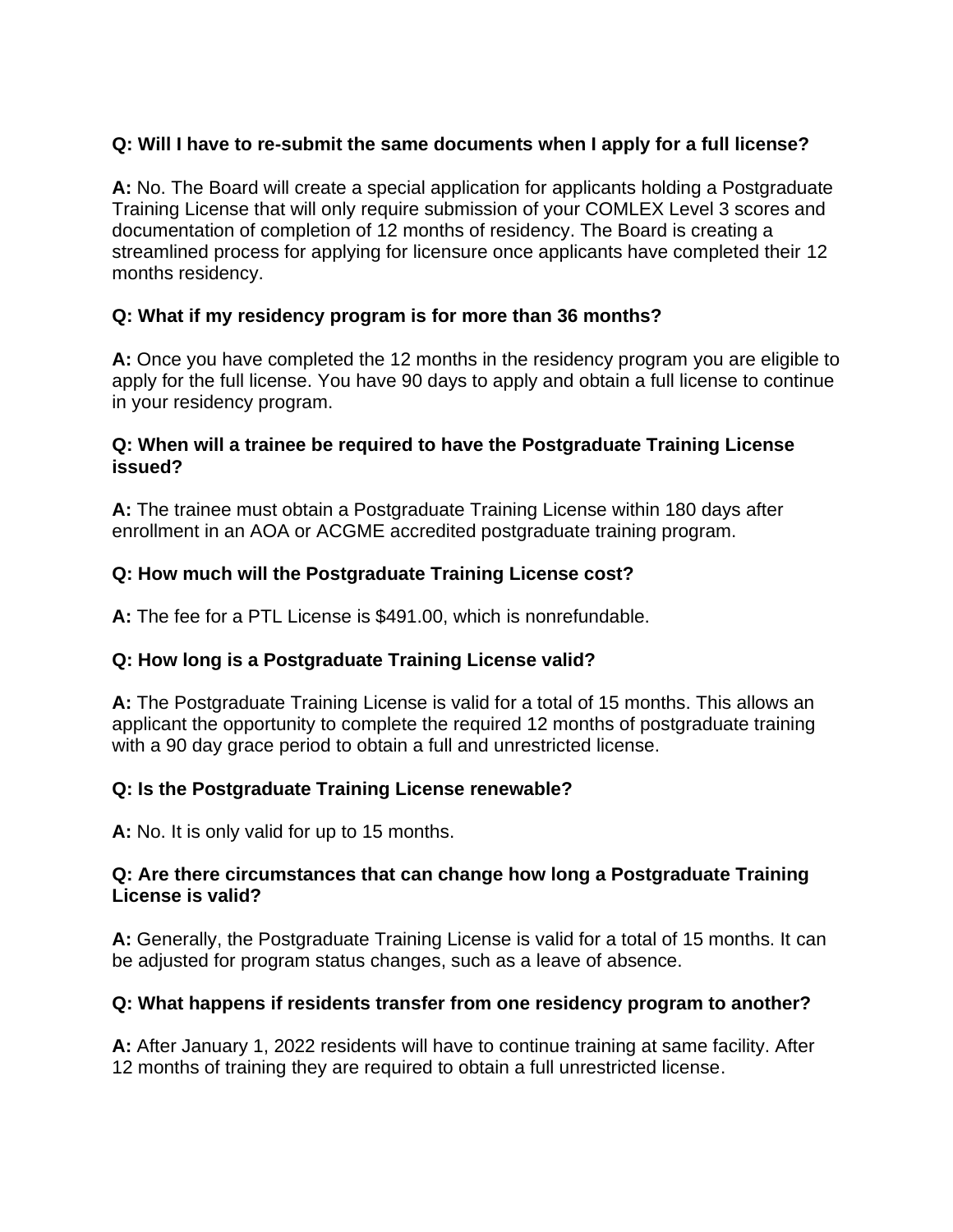#### **Q: Will an applicant be issued any proof that they possess a Postgraduate Training License, and will it be made public?**

**A:** Yes, a postgraduate training licensee will be issued a pocket card which will identify that the intern/resident holds an approved Postgraduate Training License. The information will also be displayed on the Board's website under the license look-up tab.

#### **Q: Is a resident issued a Postgraduate Training License subject to discipline by the Osteopathic Medical Board?**

**A:** Yes. Under the new law, the Board has authority to discipline residents holding a Postgraduate Training License.

## **Q: Can the Board deny residents a Postgraduate Training License?**

**A:** Yes. The Board may deny applicants a Postgraduate Training License if they fail to meet all of the requirements, are guilty of unprofessional conduct or any cause that would otherwise subject a licensee to revocation or suspension of his or her license.

#### **Q: Can a Postgraduate Training License be issued a probationary license or be disciplined?**

**A:** Yes, a trainee can be issued a probationary Postgraduate Training License. A Postgraduate Training License is subject to the same disciplinary process as a full and unrestricted license.

## **TRANSITION FROM POSTGRADUATE TRAINING LICENSE TO FULL AND UNRESTRICTED LICENSURE**

### **Q: If I obtained my PTL license prior to January 1st, 2022 do I need to apply for a full license immediately?**

**A:** Holders of a current PTL license that was issued prior to January 1<sup>st</sup>, 2022 do not need to immediately apply for the full osteopathic license. Your license will expire on the date printed on your pocket card. Once your license expires you will have 90 days to apply for the full license.

#### **Q: How many years of postgraduate training are needed to qualify for full licensure in California?**

**A:** To qualify for a full osteopathic license in California, an applicant must have completed 12 months of AOA or ACGME accredited training. It is required that a trainee complete at least 12 consecutive months in the same training program.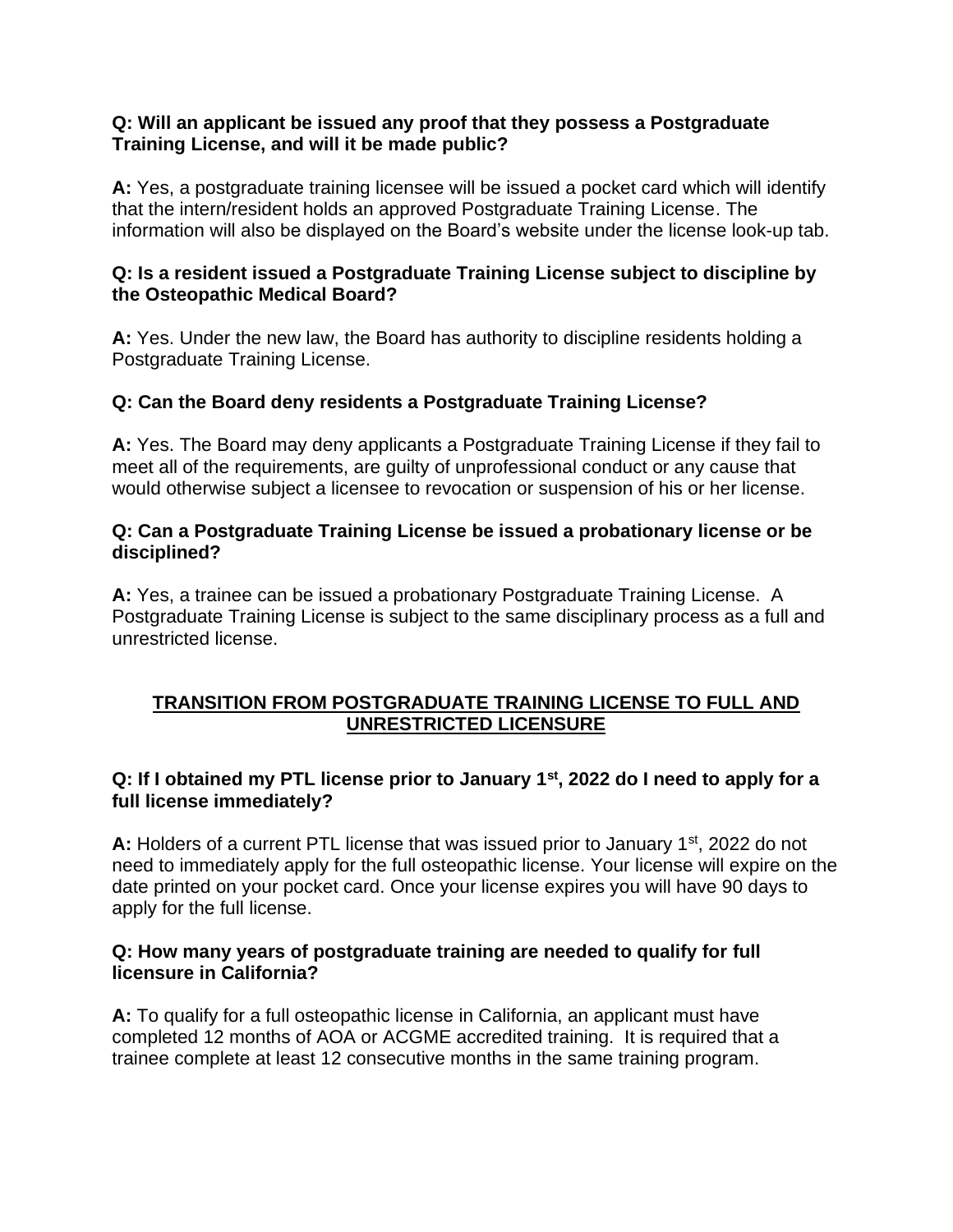#### **Q: What is the next step once a Postgraduate Training Licensee meets the 12 month postgraduate training requirement?**

**A:** Upon completion of 12 months of residency, the applicant will need to submit a Physician's and Surgeon's Certificate application (OMB.1) with the required application fee, an updated NBOME Transcript of Scores confirming a passing score on COMLEX level 2 PE & level 3, and a Certificate of Completion of AOA or ACGME Postgraduate Training form (OMB.25) from the program.

#### **Q: What happens if an applicant is already enrolled in an AOA or ACGME accredited training program in California when the law changes on January 1, 2022?**

**A:** If an applicant currently has a California PTL License they are able to continue working with that license until it expires. They may apply for a full unrestricted license if they have completed 12 or more months of training at the same facility.

## **PROGRAM DIRECTORS INFORMATION**

#### **Q: When is a trainee required to obtain a Postgraduate Training License?**

**A:** A trainee must obtain a Postgraduate Training License within 180 days after enrollment in a Board-approved postgraduate training program.

#### **Q: When is a trainee required to obtain a full and unrestricted Physician's and Surgeon's certificate?**

**A:** A trainee must obtain a full and unrestricted Physician's and Surgeon's certificate within 90 days of completion of 12 months of postgraduate training.

#### **Q: Is the program required to inform the Osteopathic Medical Board of California of any status change for applicants enrolled in their programs?**

**A:** Yes, programs will be required to provide the Board with a *Program Status Update/Change* form within 30 days of such actions (i.e. leave of absence, probation, break in training, any rotations for which no credit was awarded, resignation or termination.) This notice will allow the Board the opportunity to adjust the expiration date of an individual training license accordingly.

#### **Q: Can a trainee with a valid Postgraduate Training License moonlight?**

**A**: The holder of a Postgraduate Training License may engage in the practice of medicine only in connection with his or her duties as an intern or resident in a Boardapproved postgraduate program, including its affiliated sites, or under those conditions as approved in writing and maintained in the file, by the director of his or her program.